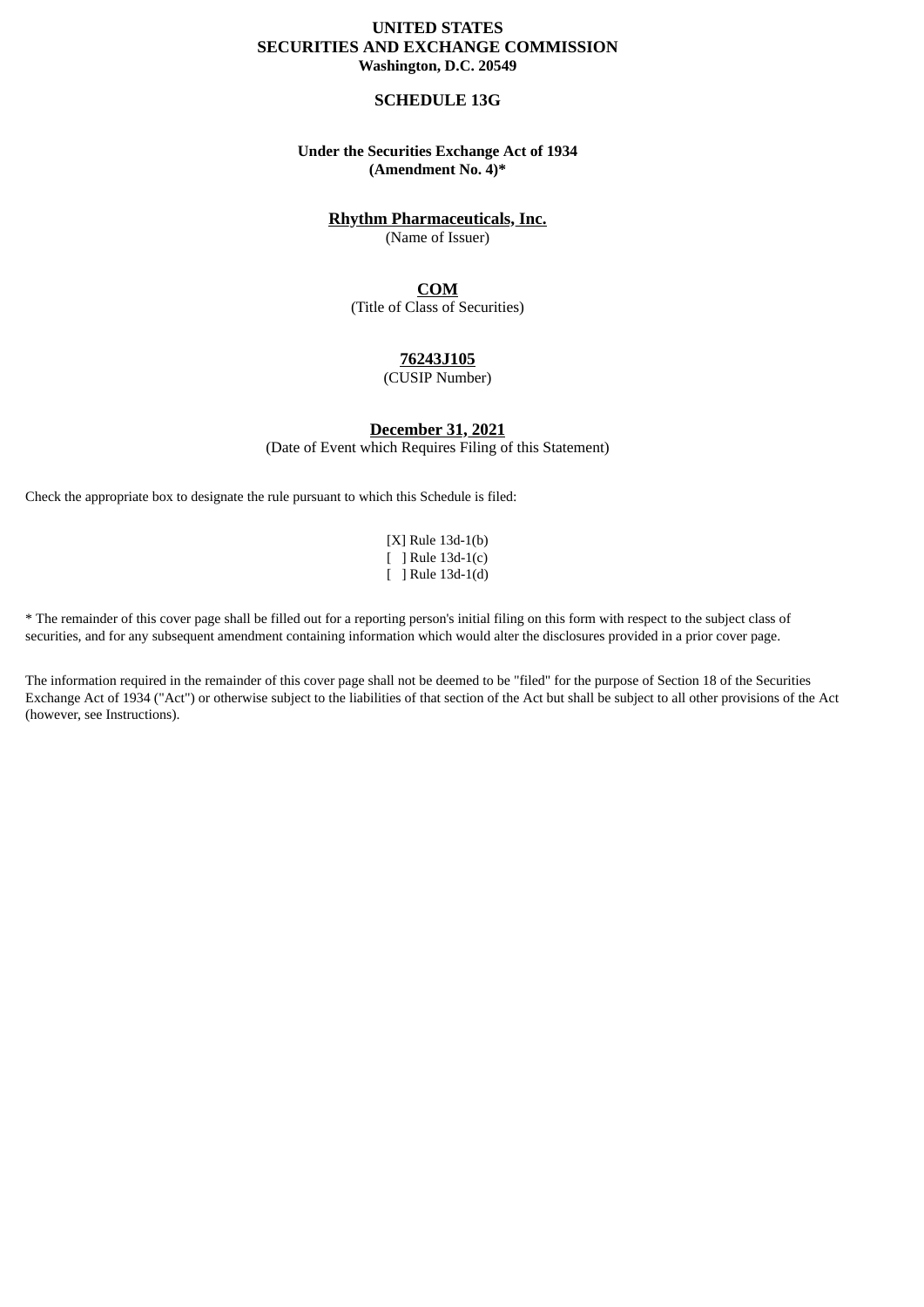| $\mathbf{1}$                                                                                                                         | <b>NAME OF REPORTING PERSON</b><br>PRIMECAP Management Company                                       |   |                                                   |  |  |  |  |
|--------------------------------------------------------------------------------------------------------------------------------------|------------------------------------------------------------------------------------------------------|---|---------------------------------------------------|--|--|--|--|
|                                                                                                                                      | I.R.S. IDENTIFICATION NO. OF ABOVE PERSON (ENTITIES ONLY)<br>95-3868081                              |   |                                                   |  |  |  |  |
| $\overline{2}$                                                                                                                       | <b>CHECK THE APPROPRIATE BOX IF A MEMBER OF A GROUP</b><br>$(a)$ $[$ $]$<br>$(b)$ []                 |   |                                                   |  |  |  |  |
| 3                                                                                                                                    | <b>SEC USE ONLY</b>                                                                                  |   |                                                   |  |  |  |  |
| 4                                                                                                                                    | <b>CITIZENSHIP OR PLACE OF ORGANIZATION</b><br>177 E. Colorado Blvd., 11th Floor, Pasadena, CA 91105 |   |                                                   |  |  |  |  |
| <b>NUMBER OF</b><br><b>SHARES</b><br><b>BENEFICIALLY</b><br><b>OWNED BY</b><br><b>EACH</b><br><b>REPORTING</b><br><b>PERSON WITH</b> |                                                                                                      | 5 | <b>SOLE VOTING POWER</b><br>6,256,991             |  |  |  |  |
|                                                                                                                                      |                                                                                                      | 6 | <b>SHARED VOTING POWER</b><br>$\overline{0}$      |  |  |  |  |
|                                                                                                                                      |                                                                                                      | 7 | <b>SOLE DISPOSITIVE POWER</b><br>6,256,991        |  |  |  |  |
|                                                                                                                                      |                                                                                                      | 8 | <b>SHARED DISPOSITIVE POWER</b><br>$\overline{0}$ |  |  |  |  |
| 9                                                                                                                                    | <b>AGGREGATE AMOUNT BENEFICIALLY OWNED BY EACH REPORTING PERSON</b><br>6,256,991                     |   |                                                   |  |  |  |  |
| 10                                                                                                                                   | <b>CHECK BOX IF THE AGGREGATE AMOUNT IN ROW (9) EXCLUDES CERTAIN SHARES</b><br>$\Box$                |   |                                                   |  |  |  |  |
| 11                                                                                                                                   | PERCENT OF CLASS REPRESENTED BY AMOUNT IN ROW (9)<br>12.45%                                          |   |                                                   |  |  |  |  |
| 12                                                                                                                                   | <b>TYPE OF REPORTING PERSON</b><br>IA                                                                |   |                                                   |  |  |  |  |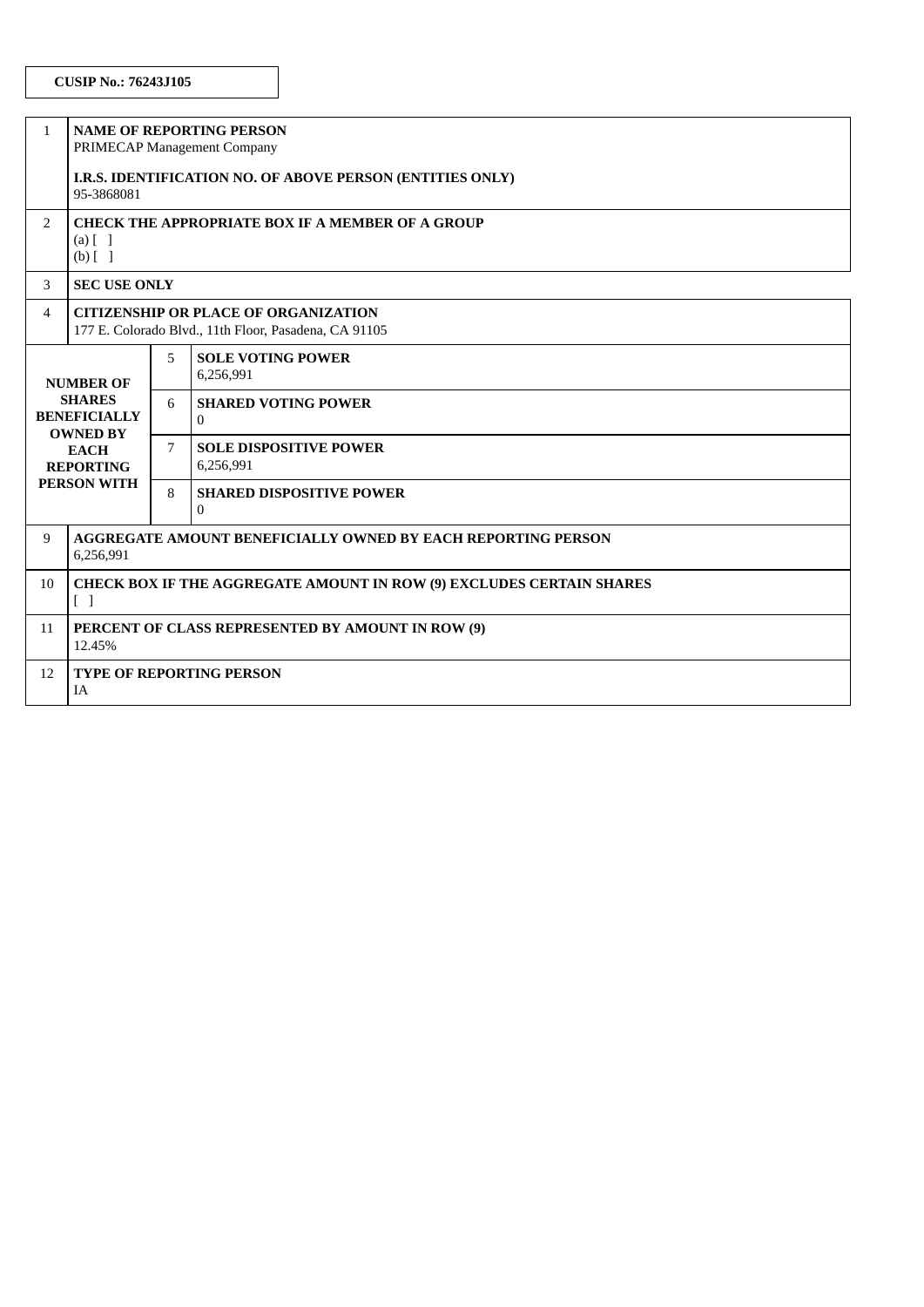|               | ITEM 1(a). NAME OF ISSUER:                                                                                               |                                                                         |                                                                                                                                                                               |  |  |  |
|---------------|--------------------------------------------------------------------------------------------------------------------------|-------------------------------------------------------------------------|-------------------------------------------------------------------------------------------------------------------------------------------------------------------------------|--|--|--|
|               | Rhythm Pharmaceuticals, Inc.                                                                                             |                                                                         |                                                                                                                                                                               |  |  |  |
| ITEM $1(b)$ . | ADDRESS OF ISSUER'S PRINCIPAL EXECUTIVE OFFICES:                                                                         |                                                                         |                                                                                                                                                                               |  |  |  |
|               | 222 Berkeley Street, 12th Floor, Boston, MA 02116                                                                        |                                                                         |                                                                                                                                                                               |  |  |  |
| ITEM $2(a)$ . | <b>NAME OF PERSON FILING:</b>                                                                                            |                                                                         |                                                                                                                                                                               |  |  |  |
|               | PRIMECAP Management Company                                                                                              |                                                                         |                                                                                                                                                                               |  |  |  |
|               |                                                                                                                          | ITEM 2(b). ADDRESS OF PRINCIPAL BUSINESS OFFICE OR, IF NONE, RESIDENCE: |                                                                                                                                                                               |  |  |  |
|               | 177 E. Colorado Blvd., 11th Floor, Pasadena, CA 91105                                                                    |                                                                         |                                                                                                                                                                               |  |  |  |
|               | ITEM 2(c). CITIZENSHIP:                                                                                                  |                                                                         |                                                                                                                                                                               |  |  |  |
|               | U.S.A.                                                                                                                   |                                                                         |                                                                                                                                                                               |  |  |  |
|               | ITEM 2(d). TITLE OF CLASS OF SECURITIES:                                                                                 |                                                                         |                                                                                                                                                                               |  |  |  |
|               | <b>COM</b>                                                                                                               |                                                                         |                                                                                                                                                                               |  |  |  |
| ITEM $2(e)$ . | <b>CUSIP NUMBER:</b>                                                                                                     |                                                                         |                                                                                                                                                                               |  |  |  |
|               | 76243J105                                                                                                                |                                                                         |                                                                                                                                                                               |  |  |  |
| ITEM 3.       | IF THIS STATEMENT IS FILED PURSUANT TO SECTION 240.13d-1(b), or 13d-2(b) or (c) CHECK WHETHER THE<br>PERSON FILING IS A: |                                                                         |                                                                                                                                                                               |  |  |  |
|               | (a)                                                                                                                      | $[ \ ]$                                                                 | Broker or dealer registered under Section 15 of the Act (15 U.S.C. 78c);                                                                                                      |  |  |  |
|               | (b)                                                                                                                      | $\Box$                                                                  | Bank as defined in Section 3(a)(6) of the Act (15 U.S.C. 78c);                                                                                                                |  |  |  |
|               | (c)                                                                                                                      | $[ \ ]$                                                                 | Insurance company as defined in Section $3(a)(19)$ of the Act $(15 \text{ U.S.C. } 78c)$ ;                                                                                    |  |  |  |
|               | (d)                                                                                                                      | $[ \ ]$                                                                 | Investment company registered under Section 8 of the Investment Company Act of 1940 (15 U.S.C 80a-8);                                                                         |  |  |  |
|               | (e)                                                                                                                      | [X]                                                                     | An investment adviser in accordance with $240.13d-1(b)(1)(ii)(E)$ ;                                                                                                           |  |  |  |
|               | (f)                                                                                                                      | $[ \ ]$                                                                 | An employee benefit plan or endowment fund in accordance with 240.13d-1(b)(1)(ii)(F);                                                                                         |  |  |  |
|               | (g)                                                                                                                      | $[ \ ]$                                                                 | A parent holding company or control person in accordance with $240.13d-1(b)(1)(ii)(G)$ ;                                                                                      |  |  |  |
|               | (h)                                                                                                                      | $[ \ ]$                                                                 | A savings associations as defined in Section 3(b) of the Federal Deposit Insurance Act (12 U.S.C. 1813);                                                                      |  |  |  |
|               | (i)                                                                                                                      | $[ \ ]$                                                                 | A church plan that is excluded from the definition of an investment company under Section $3(c)(14)$ of the<br>Investment Company Act of 1940 (15 U.S.C. 80a-3);              |  |  |  |
|               | (j)                                                                                                                      | $\left[ \ \right]$                                                      | A non-U.S. institution in accordance with 240.13d-1(b)(1)(ii)(J);                                                                                                             |  |  |  |
|               | (k)                                                                                                                      | $\left[ \ \right]$                                                      | Group, in accordance with 240.13d-1(b)(1)(ii)(K). If filing as a non-U.S. institution in accordance with<br>$240.13d1(b)(1)(ii)(J)$ , please specify the type of institution: |  |  |  |
| ITEM 4.       |                                                                                                                          | <b>OWNERSHIP</b>                                                        |                                                                                                                                                                               |  |  |  |

|  | (a) Amount beneficially owned: |  |
|--|--------------------------------|--|
|  |                                |  |

6,256,991

**(b) Percent of class:**

12.45%

### **(c) Number of shares as to which the person has:**

(i) sole power to vote or to direct the vote:

6,256,991

(ii) shared power to vote or to direct the vote:

0

(iii) sole power to dispose or direct the disposition of:

6,256,991

(iv) shared power to dispose or to direct the disposition of: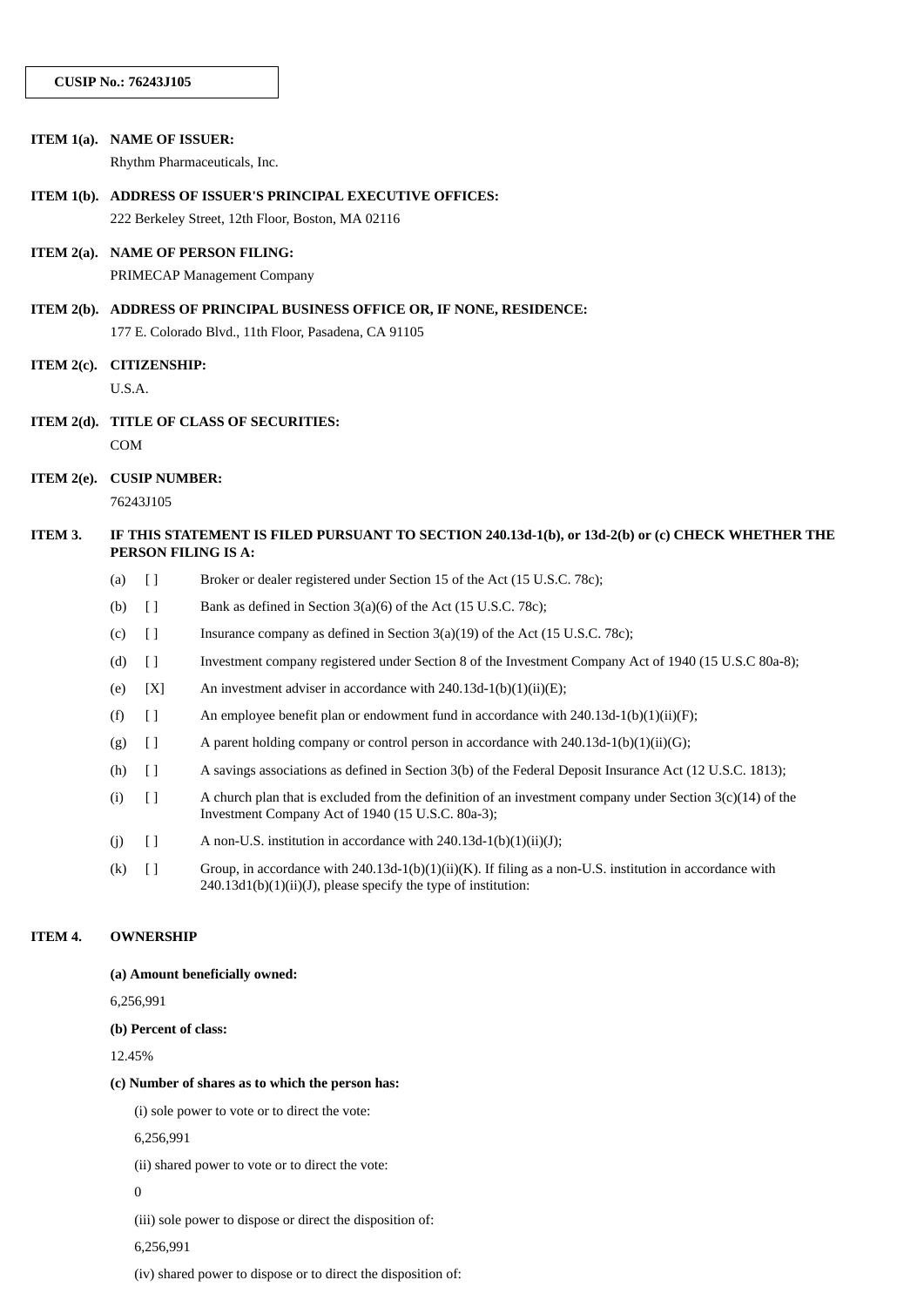$\theta$ 

#### **ITEM 5. OWNERSHIP OF FIVE PERCENT OR LESS OF A CLASS:**

If this statement is being filed to report the fact that as of the date hereof the reporting person has ceased to be the beneficial owner of more than five percent of the class of securities, check the following [ ].

#### **ITEM 6. OWNERSHIP OF MORE THAN FIVE PERCENT ON BEHALF OF ANOTHER PERSON:**

Various Persons have the right to receive, or the power to direct the receipt of, dividends from, or proceeds from the sale of, with respect to the securities as to which this Schedule is filed. No one Person here has an interest more than five present of this class of securities except as follows: PRIMECAP Odyssey Aggressive Growth Fund has an interest of more than five percent of the total outstanding common stock of Rhythm Pharmaceuticals, Inc.

### **ITEM 7. IDENTIFICATION AND CLASSIFICATION OF THE SUBSIDIARY WHICH ACQUIRED THE SECURITY BEING REPORTED ON BY THE PARENT HOLDING COMPANY:**

Not Applicable

### **ITEM 8. IDENTIFICATION AND CLASSIFICATION OF MEMBERS OF THE GROUP:**

Not Applicable

#### **ITEM 9. NOTICE OF DISSOLUTION OF GROUP:**

Not Applicable

#### **ITEM 10. CERTIFICATION:**

By signing below I certify that, to the best of my knowledge and belief, the securities referred to above were acquired and are held in the ordinary course of business and were not acquired and are not held for the purpose of or with the effect of changing or influencing the control of the issuer of the securities and were not acquired and are not held in connection with or as a participant in any transaction having that purpose or effect.